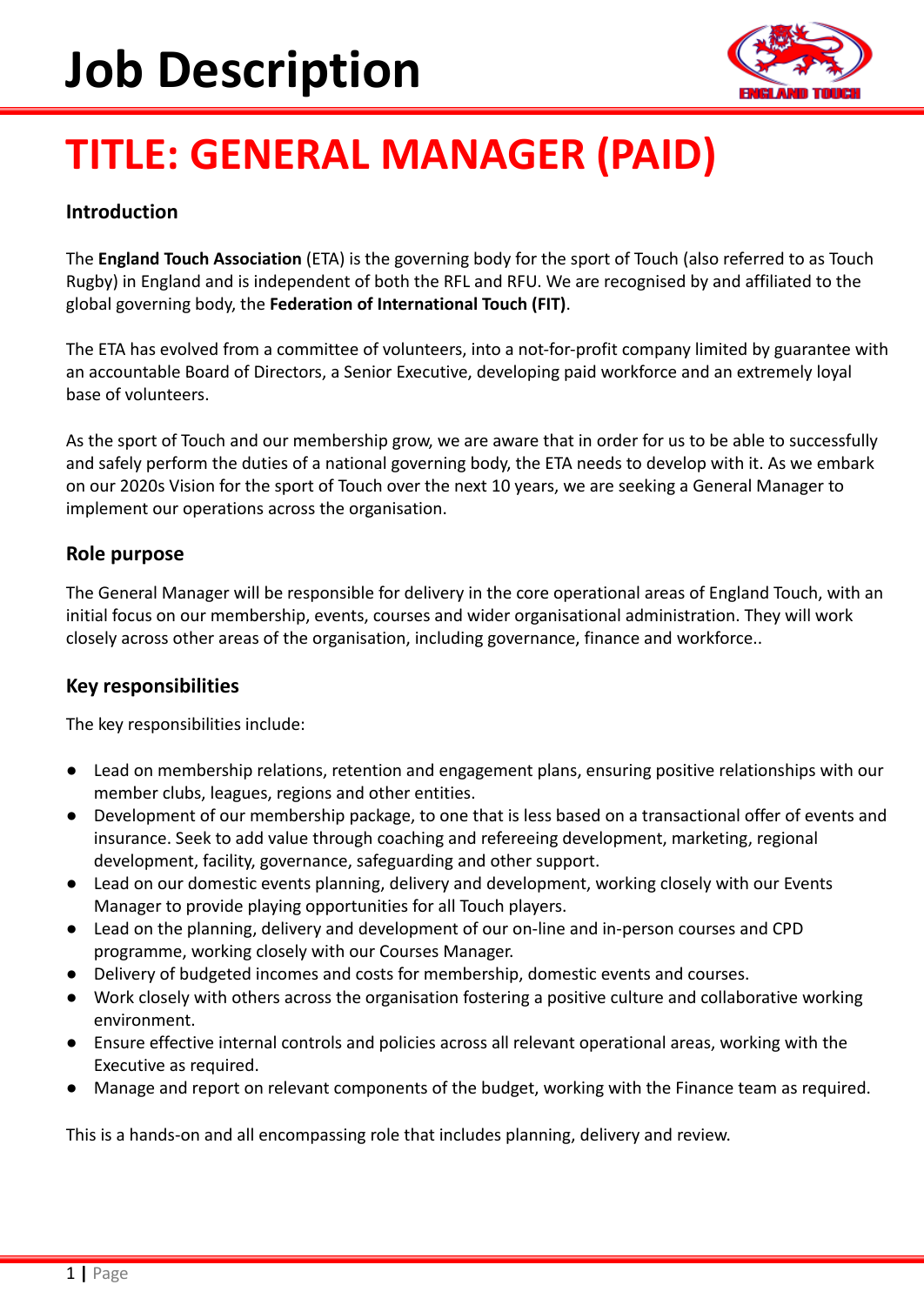

## **Person specification**

- Experience in a general management or operational role, ideally in the sport sector.
- Evidence of working with and managing a volunteer workforce.
- Anticipates and focuses on outcomes, working to agreed targets.
- Effective planning and organising skills.
- Ability to develop and maintain strong relationships, both within and outside the organisation.
- Works with and can influence others to achieve desired outcomes.
- Teamwork capable of leading others and being an effective team member.
- Ability to respond to current issues and opportunities.
- Understanding and ability to work in formal and informal structures.
- Knowledge, relationship or background in Touch, or an alternative sports' governing body desirable..
- Strong communication and interpersonal skills
- Aptitude to work flexibly, remotely and effectively in a team

### **Benefits**

- #OneEngland workforce induction and welcome
- Training and development opportunities
- Inclusion in the #OneEngland workforce Rewards and Recognition Scheme
- Access to an ETA email address and Google Drive
- Membership of the ETA, including access to discounts, savings and offers of the AON Plus Scheme

**Salary:** Competitive basic salary of full-time equivalent £20,000-£25,000, pro-rata to hours required. Performance-related bonus, holiday entitlement and pension.

**Hours required:** Both part-time and full-time applications will be considered. Flexible working hours are expected, including weekends and evenings.

#### **Key dates/events:**

- ETA domestic calendar of events clubs, universities and more
- European Touch Championships 1st-6th August 2022
- ETA AGM March every year

**Reports to**: Chief Executive

**Location**: Work from home.

How to apply: Please send your CV and covering letter to *[chris.simon@englandtouch.org.uk](mailto:chris.simon@englandtouch.org.uk).* 

**Closing date:** midnight on Sunday 29th May 2022

**Interviews:** interviews will take place w/c 13th June and be either in person or via zoom.